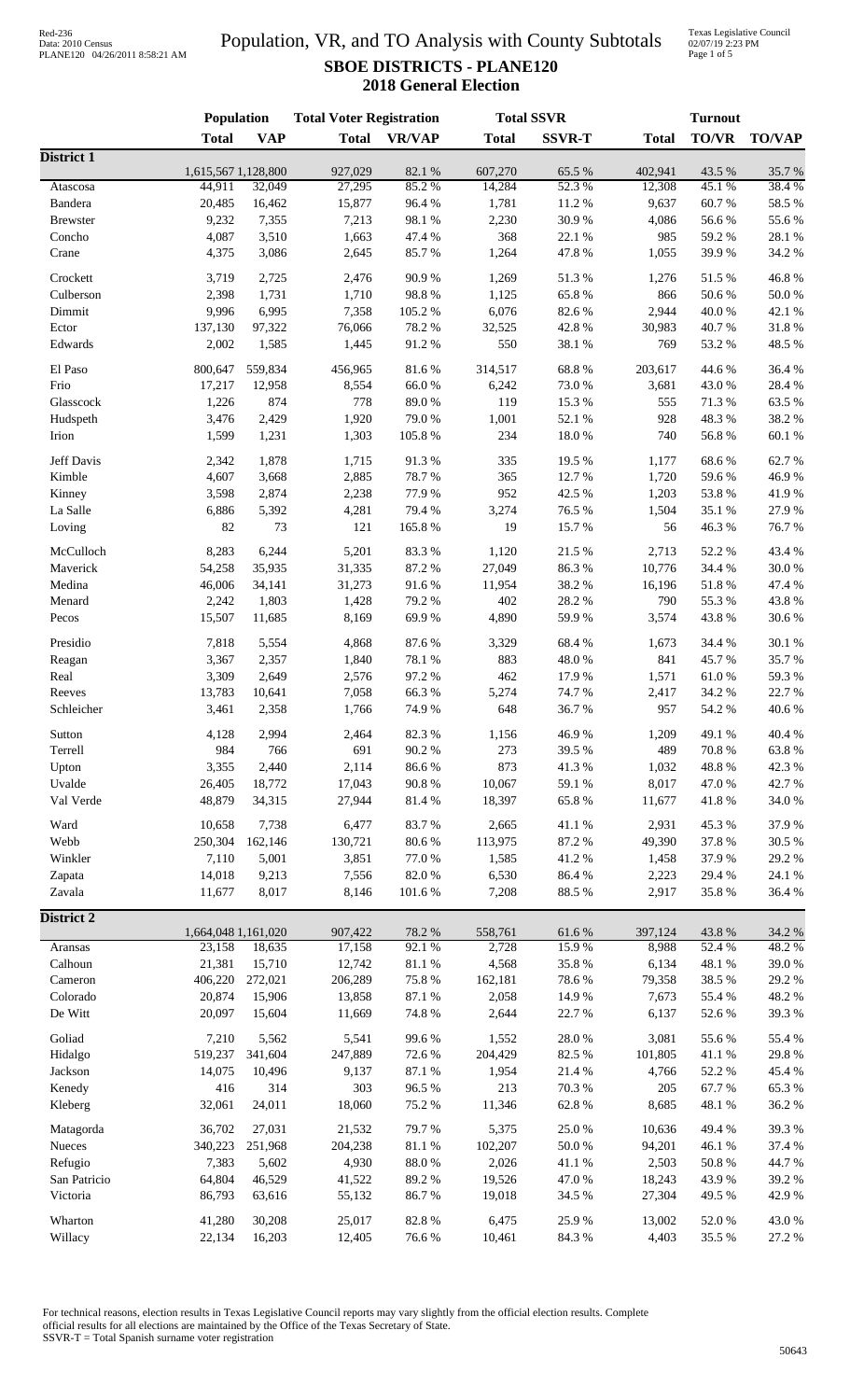## Data: 2010 Census PLANE120 04/26/2011 8:58:21 AM

### Population, VR, and TO Analysis with County Subtotals **SBOE DISTRICTS - PLANE120 2018 General Election**

Texas Legislative Council 02/07/19 2:23 PM Page 2 of 5

|                             | Population          |                   | <b>Total Voter Registration</b> |                  |                  | <b>Total SSVR</b> | <b>Turnout</b>     |                 |                  |
|-----------------------------|---------------------|-------------------|---------------------------------|------------------|------------------|-------------------|--------------------|-----------------|------------------|
|                             | <b>Total</b>        | <b>VAP</b>        | <b>Total</b>                    | <b>VR/VAP</b>    | <b>Total</b>     | <b>SSVR-T</b>     | <b>Total</b>       | TO/VR           | <b>TO/VAP</b>    |
| District 3                  |                     |                   |                                 |                  |                  |                   |                    |                 |                  |
|                             | 1,688,404 1,197,931 |                   | 962,400                         | 80.3%            | 570,540          | 59.3%             | 427,424            | 44.4 %          | 35.7%            |
| <b>Bee</b><br>Bexar         | 31,861<br>1,165,850 | 24,872<br>838,857 | 15,784<br>681,135               | 63.5%<br>81.2%   | 8,916<br>382,033 | 56.5 %<br>56.1%   | 7,299<br>299,837   | 46.2%<br>44.0%  | 29.3 %<br>35.7%  |
| <b>Brooks</b>               | 7,223               | 5,217             | 5,805                           | 111.3%           | 5,161            | 88.9%             | 1,924              | 33.1 %          | 36.9%            |
| Duval                       | 11,782              | 8,707             | 8,333                           | 95.7%            | 7,161            | 85.9%             | 4,112              | 49.3%           | 47.2 %           |
| Gonzales                    | 19,807              | 14,439            | 12,130                          | 84.0%            | 3,839            | 31.6%             | 5,630              | 46.4%           | 39.0%            |
|                             |                     |                   |                                 |                  |                  |                   |                    |                 |                  |
| Hidalgo<br>Jim Hogg         | 255,532<br>5,300    | 164,681<br>3,762  | 114,469<br>3,818                | 69.5%<br>101.5 % | 92,757<br>3,418  | 81.0%<br>89.5%    | 51,402<br>1,510    | 44.9%<br>39.5 % | 31.2%<br>40.1 %  |
| Jim Wells                   | 40,838              | 29,080            | 26,349                          | 90.6%            | 19,487           | 74.0 %            | 10,036             | 38.1 %          | 34.5 %           |
| Karnes                      | 14,824              | 11,862            | 8,019                           | 67.6%            | 3,658            | 45.6%             | 4,149              | 51.7%           | 35.0%            |
| Lavaca                      | 19,263              | 14,815            | 13,137                          | 88.7%            | 1,258            | 9.6%              | 7,765              | 59.1 %          | 52.4 %           |
|                             |                     |                   |                                 |                  |                  |                   |                    |                 |                  |
| Live Oak                    | 11,531              | 9,177             | 7,203                           | 78.5 %           | 2,133            | 29.6%             | 3,664              | 50.9%           | 39.9%            |
| McMullen                    | 707                 | 588               | 699                             | 118.9%           | 199              | 28.5 %            | 491                | 70.2%           | 83.5%            |
| Starr                       | 60,968              | 40,290            | 32,971                          | 81.8%            | 30,900           | 93.7%             | 11,883             | 36.0%           | 29.5 %           |
| Wilson<br><b>District 4</b> | 42,918              | 31,584            | 32,548                          | 103.1 %          | 9,620            | 29.6%             | 17,722             | 54.4 %          | 56.1 %           |
|                             | 1,677,829 1,174,040 |                   | 833,649                         | 71.0%            | 263,363          | 31.6 %            | 377,703            | 45.3 %          | 32.2 %           |
| Fort Bend                   | 95,093              | 66,050            | 63,168                          | 95.6%            | 10,083           | 16.0%             | 34,740             | 55.0%           | 52.6%            |
| Harris                      | 1,582,736 1,107,990 |                   | 770,481                         | 69.5%            | 253,280          | 32.9%             | 342,963            | 44.5 %          | 31.0%            |
| District 5                  |                     |                   |                                 |                  |                  |                   |                    |                 |                  |
|                             | 1,689,618 1,283,748 |                   | 1,333,324                       | 103.9%           | 279,072          | 20.9 %            | 801,482            | 60.1 %          | 62.4 %           |
| Bexar                       | 548,923             | 410,630           | 425,253                         | 103.6%           | 105,697          | 24.9%             | 250,832            | 59.0%           | 61.1%            |
| Blanco                      | 10,497              | 8,203             | 8,428                           | 102.7 %          | 745              | $8.8\ \%$         | 5,822              | 69.1%           | 71.0%            |
| Caldwell                    | 38,066              | 28,008            | 23,626                          | 84.4 %           | 7,979            | 33.8%             | 11,526             | 48.8%           | 41.2%            |
| Comal<br>Gillespie          | 108,472<br>24,837   | 82,775<br>19,796  | 100,085<br>19,158               | 120.9%<br>96.8%  | 15,807<br>1,877  | 15.8 %<br>9.8%    | 62,296<br>12,563   | 62.2%<br>65.6%  | 75.3%<br>63.5%   |
|                             |                     |                   |                                 |                  |                  |                   |                    |                 |                  |
| Guadalupe                   | 131,533             | 95,129            | 100,163                         | 105.3%           | 24,155           | 24.1 %            | 54,589             | 54.5 %          | 57.4 %           |
| Hays                        | 157,107             | 118,346           | 134,654                         | 113.8%           | 31,454           | 23.4 %            | 79,975             | 59.4%           | 67.6%            |
| Kendall                     | 33,410              | 25,311            | 30,465                          | 120.4 %          | 3,480            | 11.4 %            | 19,859             | 65.2%           | 78.5 %           |
| Kerr                        | 49,625              | 39,611            | 35,559                          | 89.8%            | 4,775            | 13.4 %            | 22,215             | 62.5 %          | 56.1 %           |
| Llano                       | 19,301              | 16,224            | 15,603                          | 96.2%            | 675              | 4.3 %             | 10,276             | 65.9%           | 63.3%            |
| Mason                       | 4,012               | 3,161             | 2,946                           | 93.2%            | 433              | 14.7%             | 1,968              | 66.8%           | 62.3%            |
| San Saba                    | 6,131               | 4,846             | 3,734                           | 77.1 %           | 631              | 16.9%             | 2,078              | 55.7%           | 42.9 %           |
| Travis                      | 557,704             | 431,708           | 433,650                         | 100.4 %          | 81,364           | 18.8 %            | 267,483            | 61.7%           | 62.0%            |
| District 6                  | 1,682,301 1,250,061 |                   | 1,023,062                       | $81.8\ \%$       | 163,351          | 16.0%             |                    | 57.2 %          | 46.8%            |
| Harris                      | 1,682,301 1,250,061 |                   | 1,023,062                       | 81.8%            | 163,351          | 16.0%             | 584,728<br>584,728 | 57.2 %          | 46.8%            |
| District 7                  |                     |                   |                                 |                  |                  |                   |                    |                 |                  |
|                             | 1,685,861 1,234,938 |                   | 1,156,806                       | 93.7%            | 144,299          | 12.5 %            | 635,250            | 54.9%           | 51.4%            |
| Brazoria                    | 313,166             | 226,181           | 206,219                         | 91.2%            | 37,776           | 18.3%             | 111,788            | 54.2 %          | 49.4 %           |
| Chambers                    | 35,096              | 25,085            | 27,969                          | 111.5 %          | 2,973            | 10.6%             | 15,247             | 54.5 %          | 60.8%            |
| Fort Bend                   | 490,282             | 345,490           | 367,408                         | 106.3%           | 52,677           | 14.3 %            | 220,813            | 60.1%           | 63.9%            |
| Galveston                   | 291,309             | 217,142           | 213,061                         | 98.1 %           | 29,708           | 13.9%             | 114,372            | 53.7%           | 52.7%            |
| Hardin                      | 54,635              | 40,525            | 38,091                          | 94.0%            | 1,168            | 3.1 %             | 20,247             | 53.2%           | $50.0$ $\%$      |
| Jasper                      | 35,710              | 26,815            | 22,744                          | 84.8 %           | 655              | 2.9%              | 11,960             | 52.6 %          | 44.6 %           |
| Jefferson                   | 252,273             | 191,875           | 147,651                         | 77.0 %           | 12,176           | 8.2 %             | 74,831             | 50.7%           | 39.0%            |
| Liberty                     | 75,643              | 56,276            | 43,898                          | 78.0%            | 4,354            | 9.9%              | 20,701             | 47.2%           | 36.8%            |
| Newton                      | 14,445              | 11,092            | 9,249                           | 83.4%            | 194              | 2.1 %             | 4,713              | 51.0%           | 42.5 %           |
| Orange                      | 81,837              | 61,330            | 53,098                          | 86.6%            | 2,075            | 3.9%              | 26,409             | 49.7%           | 43.1 %           |
| Sabine                      | 10,834              | 8,714             | 7,756                           | 89.0%            | 142              | $1.8\ \%$         | 3,974              | 51.2%           | 45.6 %           |
| San Augustine               | 8,865               | 6,999             | 5,999                           | 85.7%            | 140              | 2.3 %             | 3,026              | 50.4%           | 43.2 %           |
| Tyler                       | 21,766              | 17,414            | 13,663                          | 78.5 %           | 261              | 1.9%              | 7,169              | 52.5 %          | 41.2%            |
| <b>District 8</b>           |                     |                   |                                 |                  |                  |                   |                    |                 |                  |
|                             | 1,682,598 1,234,692 |                   | 1,109,001                       | 89.8 %           | 170,370          | 15.4 %            | 603,249            | 54.4 %          | 48.9%            |
| <b>Brazos</b><br>Grimes     | 194,851<br>26,604   | 155,020           | 113,131                         | 73.0%            | 16,165           | 14.3 %            | 64,877             | 57.3%           | 41.9%            |
| Harris                      | 827,422             | 20,545<br>586,573 | 16,317<br>533,126               | 79.4 %<br>90.9%  | 1,713<br>111,392 | 10.5 %<br>20.9%   | 8,698<br>282,526   | 53.3%<br>53.0%  | 42.3 %<br>48.2 % |
| Houston                     | 23,732              | 18,806            | 12,959                          | 68.9%            | 468              | 3.6 %             | 7,408              | 57.2 %          | 39.4 %           |
| Montgomery                  | 455,746             | 329,767           | 333,086                         | 101.0%           | 34,128           | $10.2~\%$         | 190,517            | 57.2 %          | 57.8 %           |
|                             |                     |                   |                                 |                  |                  |                   |                    |                 |                  |
| Polk                        | 45,413              | 35,836            | 37,852                          | 105.6%           | 1,924            | 5.1 %             | 16,843             | 44.5 %          | 47.0%            |
| San Jacinto                 | 26,384              | 20,058            | 17,864                          | 89.1 %           | 1,025            | 5.7%              | 9,346              | 52.3 %          | 46.6%            |
| Trinity<br>Walker           | 14,585<br>67,861    | 11,544<br>56,543  | 11,400<br>33,266                | 98.8 %<br>58.8%  | 445<br>3,110     | 3.9%<br>9.3%      | 5,179<br>17,855    | 45.4 %<br>53.7% | 44.9%            |
|                             |                     |                   |                                 |                  |                  |                   |                    |                 | 31.6%            |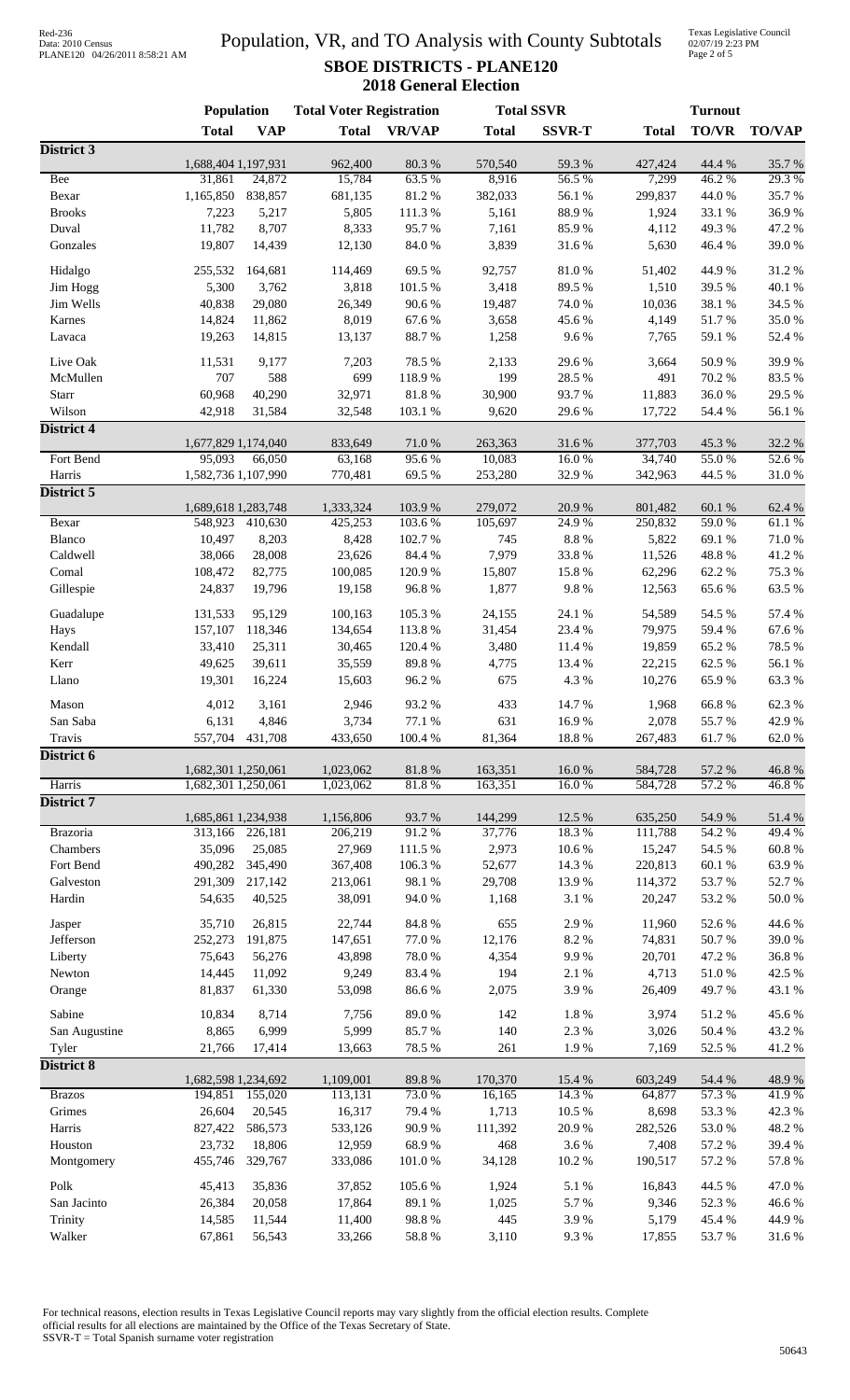## Data: 2010 Census PLANE120 04/26/2011 8:58:21 AM

### Population, VR, and TO Analysis with County Subtotals **SBOE DISTRICTS - PLANE120 2018 General Election**

Texas Legislative Council 02/07/19 2:23 PM Page 3 of 5

|                    | <b>Population</b>              |            | <b>Total Voter Registration</b> |                 |                   | <b>Total SSVR</b> | <b>Turnout</b>     |                |                  |  |
|--------------------|--------------------------------|------------|---------------------------------|-----------------|-------------------|-------------------|--------------------|----------------|------------------|--|
|                    | <b>Total</b>                   | <b>VAP</b> | <b>Total</b>                    | <b>VR/VAP</b>   | <b>Total</b>      | <b>SSVR-T</b>     | <b>Total</b>       | <b>TO/VR</b>   | <b>TO/VAP</b>    |  |
| District 9         | 1,711,047 1,283,538            |            | 1,092,827                       | 85.1%           | 67,178            | 6.1 %             | 585,320            | 53.6%          | 45.6%            |  |
| Anderson           | 58,458                         | 46,983     | 28,332                          | 60.3%           | 1,839             | 6.5%              | 14,764             | 52.1 %         | 31.4%            |  |
| Angelina           | 86,771                         | 63,565     | 51,482                          | 81.0%           | 5,521             | 10.7%             | 26,565             | 51.6%          | 41.8%            |  |
| Bowie              | 92,565                         | 70,113     | 59,412                          | 84.7%           | 1,319             | 2.2 %             | 28,485             | 47.9%          | 40.6%            |  |
| Camp               | 12,401                         | 9,046      | 7,581                           | 83.8%           | 643               | 8.5 %             | 3,899              | 51.4%          | 43.1 %           |  |
| Cass               | 30,464                         | 23,399     | 20,050                          | 85.7%           | 345               | 1.7%              | 10,391             | 51.8%          | 44.4 %           |  |
|                    |                                |            |                                 |                 |                   |                   |                    |                |                  |  |
| Cherokee           | 50,845                         | 37,672     | 27,778                          | 73.7 %<br>95.7% | 2,141<br>156      | 7.7%<br>4.0%      | 15,132             | 54.5 %         | 40.2%<br>48.3%   |  |
| Delta              | 5,231                          | 4,046      | 3,871                           |                 |                   |                   | 1,956              | 50.5 %         |                  |  |
| Fannin             | 33,915                         | 26,412     | 20,652                          | 78.2%           | 784               | 3.8%              | 10,847             | 52.5 %         | 41.1%            |  |
| Franklin           | 10,605                         | 8,003      | 6,782                           | 84.7%<br>87.9%  | 323               | 4.8 %<br>4.8 %    | 3,988              | 58.8%<br>53.7% | 49.8%            |  |
| Grayson            | 120,877                        | 91,745     | 80,674                          |                 | 3,904             |                   | 43,310             |                | 47.2 %           |  |
| Gregg              | 121,730                        | 90,709     | 69,508                          | 76.6%           | 4,180             | $6.0\ \%$         | 36,338             | 52.3 %         | 40.1 %           |  |
| Harrison           | 65,631                         | 48,650     | 44,185                          | 90.8%           | 1,740             | 3.9%              | 22,772             | 51.5%          | 46.8%            |  |
| Henderson          | 78,532                         | 60,690     | 51,423                          | 84.7%           | 2,643             | 5.1 %             | 26,969             | 52.4 %         | 44.4 %           |  |
| Hopkins            | 35,161                         | 26,167     | 22,618                          | 86.4%           | 1,353             | 6.0%              | 11,927             | 52.7%          | 45.6%            |  |
| Hunt               | 86,129                         | 64,710     | 54,928                          | 84.9%           | 3,783             | 6.9%              | 28,608             | 52.1 %         | 44.2 %           |  |
| Kaufman            | 103,350                        | 73,596     | 72,156                          | 98.0%           | 7,093             | 9.8%              | 38,464             | 53.3%          | 52.3%            |  |
| Lamar              | 49,793                         | 37,698     | 31,449                          | 83.4 %          | 760               | 2.4 %             | 16,639             | 52.9%          | 44.1 %           |  |
| Marion             | 10,546                         | 8,537      | 7,331                           | 85.9%           | 125               | 1.7%              | 3,577              | 48.8%          | 41.9%            |  |
| Morris             | 12,934                         | 9,921      | 8,263                           | 83.3%           | 268               | 3.2 %             | 4,268              | 51.7%          | 43.0%            |  |
| Nacogdoches        | 64,524                         | 49,463     | 36,758                          | 74.3 %          | 2,998             | 8.2 %             | 21,725             | 59.1 %         | 43.9%            |  |
|                    |                                |            |                                 |                 |                   |                   |                    |                |                  |  |
| Panola             | 23,796                         | 17,926     | 16,332                          | 91.1%           | 514               | 3.1 %             | 8,778              | 53.7%          | 49.0%            |  |
| Rains              | 10,914                         | 8,551      | 7,609                           | 89.0%           | 288               | 3.8 %             | 4,411              | 58.0%          | 51.6%            |  |
| Red River          | 12,860                         | 10,113     | 8,221                           | 81.3%           | 218               | 2.7%              | 4,420              | 53.8%          | 43.7%            |  |
| Rockwall           | 78,337                         | 54,830     | 62,808                          | 114.6 %         | 5,426             | 8.6%              | 38,716             | 61.6%          | 70.6%            |  |
| Rusk               | 53,330                         | 40,951     | 31,073                          | 75.9%           | 1,755             | 5.6 %             | 16,372             | 52.7%          | 40.0%            |  |
| Shelby             | 25,448                         | 18,721     | 15,234                          | 81.4%           | 746               | 4.9%              | 7,584              | 49.8%          | 40.5 %           |  |
| Smith              | 209,714                        | 155,918    | 135,080                         | 86.6%           | 9,809             | 7.3 %             | 77,428             | 57.3 %         | 49.7%            |  |
| Titus              | 32,334                         | 22,451     | 16,969                          | 75.6%           | 2,912             | 17.2 %            | 8,007              | 47.2%          | 35.7%            |  |
| Upshur             | 39,309                         | 29,587     | 27,431                          | 92.7%           | 851               | 3.1%              | 14,125             | 51.5%          | 47.7%            |  |
| Van Zandt          | 52,579                         | 39,929     | 37,020                          | 92.7%           | 1,609             | 4.3 %             | 17,968             | 48.5 %         | 45.0%            |  |
|                    |                                |            |                                 |                 |                   |                   |                    |                |                  |  |
| Wood               | 41,964                         | 33,436     | 29,817                          | 89.2%           | 1,132             | 3.8%              | 16,887             | 56.6%          | 50.5 %           |  |
| <b>District 10</b> | 1,613,000 1,184,465            |            | 1,153,555                       | 97.4 %          | 145,542           | 12.6 %            | 666,702            | 57.8 %         | 56.3 %           |  |
| Austin             | 28,417                         | 21,288     | 19,393                          | 91.1%           | 2,458             | 12.7 %            | 11,155             | 57.5 %         | 52.4 %           |  |
| <b>Bastrop</b>     | 74,171                         | 54,719     | 47,022                          | 85.9%           | 8,217             | 17.5 %            | 27,626             | 58.8%          | 50.5 %           |  |
| Bell               | 310,235                        | 222,118    | 194,853                         | 87.7%           | 25,218            | 12.9%             | 86,905             | 44.6 %         | 39.1 %           |  |
| Burleson           | 17,187                         | 13,142     | 11,745                          | 89.4%           | 1,206             | 10.3%             | 6,606              | 56.2%          | 50.3 %           |  |
| <b>Burnet</b>      | 42,750                         | 32,829     | 30,832                          | 93.9%           | 2,806             | 9.1 %             | 18,693             | 60.6%          | 56.9%            |  |
|                    |                                |            |                                 |                 |                   |                   |                    |                |                  |  |
| Falls              | 17,866                         | 13,989     | 10,329                          | 73.8%           | 1,050             | 10.2 %            | 4,687              | 45.4 %         | 33.5 %           |  |
| Fayette            | 24,554                         | 19,165     | 16,524                          | 86.2%           | 1,504             | 9.1%              | 10,535             | 63.8%          | 55.0%            |  |
| Freestone          | 19,816                         | 15,186     | 11,905                          | 78.4%           | 552               | 4.6%              | 6,662              | $56.0\;\%$     | 43.9%            |  |
| Lee                | 16,612                         | 12,267     | 10,384                          | 84.6%           | 1,051             | 10.1 %            | 5,852              | 56.4 %         | 47.7 %           |  |
| Leon               | 16,801                         | 13,052     | 11,071                          | 84.8 %          | 604               | 5.5 %             | 6,606              | 59.7%          | $50.6\;\%$       |  |
| Limestone          | 23,384                         | 17,867     | 13,580                          | 76.0%           | 1,056             | 7.8 %             | 6,957              | 51.2%          | 38.9%            |  |
| Madison            | 13,664                         | 10,664     | 7,397                           | 69.4%           | 610               | 8.2%              | 3,836              | 51.9%          | $36.0\;\%$       |  |
| Milam              | 24,757                         | 18,205     | 14,946                          | 82.1 %          | 2,000             | 13.4 %            | 8,055              | 53.9%          | 44.2 %           |  |
| Robertson          | 16,622                         | 12,409     | 11,597                          | 93.5%           | 1,327             | 11.4 %            | 6,333              | 54.6 %         | $51.0\ \%$       |  |
| Travis             | 466,562                        | 347,521    | 351,882                         | 101.3%          | 46,072            | 13.1 %            | 216,738            | 61.6%          | 62.4 %           |  |
|                    |                                |            |                                 |                 |                   |                   |                    |                |                  |  |
| Waller             | 43,205                         | 32,549     | 32,566                          | 100.1%          | 4,164             | 12.8 %            | 16,636             | 51.1 %         | $51.1\text{ }\%$ |  |
| Washington         | 33,718                         | 26,268     | 23,089                          | 87.9%           | 1,393             | $6.0~\%$          | 13,563             | 58.7%          | 51.6 %           |  |
| Williamson         | 422,679                        | 301,227    | 334,440                         | 111.0%          | 44,254            | 13.2 %            | 209,257            | 62.6%          | 69.5 %           |  |
| District 11        |                                |            |                                 |                 |                   |                   |                    |                |                  |  |
| <b>Dallas</b>      | 1,694,087 1,247,460<br>320,976 | 242,871    | 1,126,603<br>182,963            | 90.3%<br>75.3 % | 130,305<br>26,278 | 11.6 %<br>14.4 %  | 655,265<br>107,183 | 58.2%<br>58.6% | 52.5 %<br>44.1 % |  |
| Parker             | 116,927                        | 87,058     | 91,307                          | 104.9%          | 5,146             | 5.6%              | 55,315             | 60.6%          | 63.5%            |  |
| Tarrant            | 1,256,184 917,531              |            | 852,333                         | 92.9%           | 98,881            | 11.6 %            | 492,767            | 57.8 %         | 53.7%            |  |
| <b>District 12</b> |                                |            |                                 |                 |                   |                   |                    |                |                  |  |
|                    | 1,704,879 1,244,293            |            | 1,151,429                       | 92.5 %          | 113,988           | 9.9%              | 699,160            | 60.7%          | 56.2 %           |  |
| Collin             | 782,341                        | 557,664    | 577,888                         | 103.6%          | 42,894            | 7.4 %             | 355,975            | 61.6%          | 63.8%            |  |
| Dallas             | 922,538                        | 686,629    | 573,541                         | 83.5%           | 71,094            | 12.4 %            | 343,185            | 59.8%          | $50.0\;\%$       |  |
| District 13        |                                |            |                                 |                 |                   |                   |                    |                |                  |  |
|                    | 1,677,475 1,168,818            |            | 852,264                         | 72.9%           | 205,833           | 24.2 %            | 416,598            | 48.9%          | 35.6%            |  |
| Dallas             | 1,124,625                      | 784,376    | 572,822                         | 73.0%           | 144,799           | 25.3%             | 281,215            | 49.1 %         | 35.9%            |  |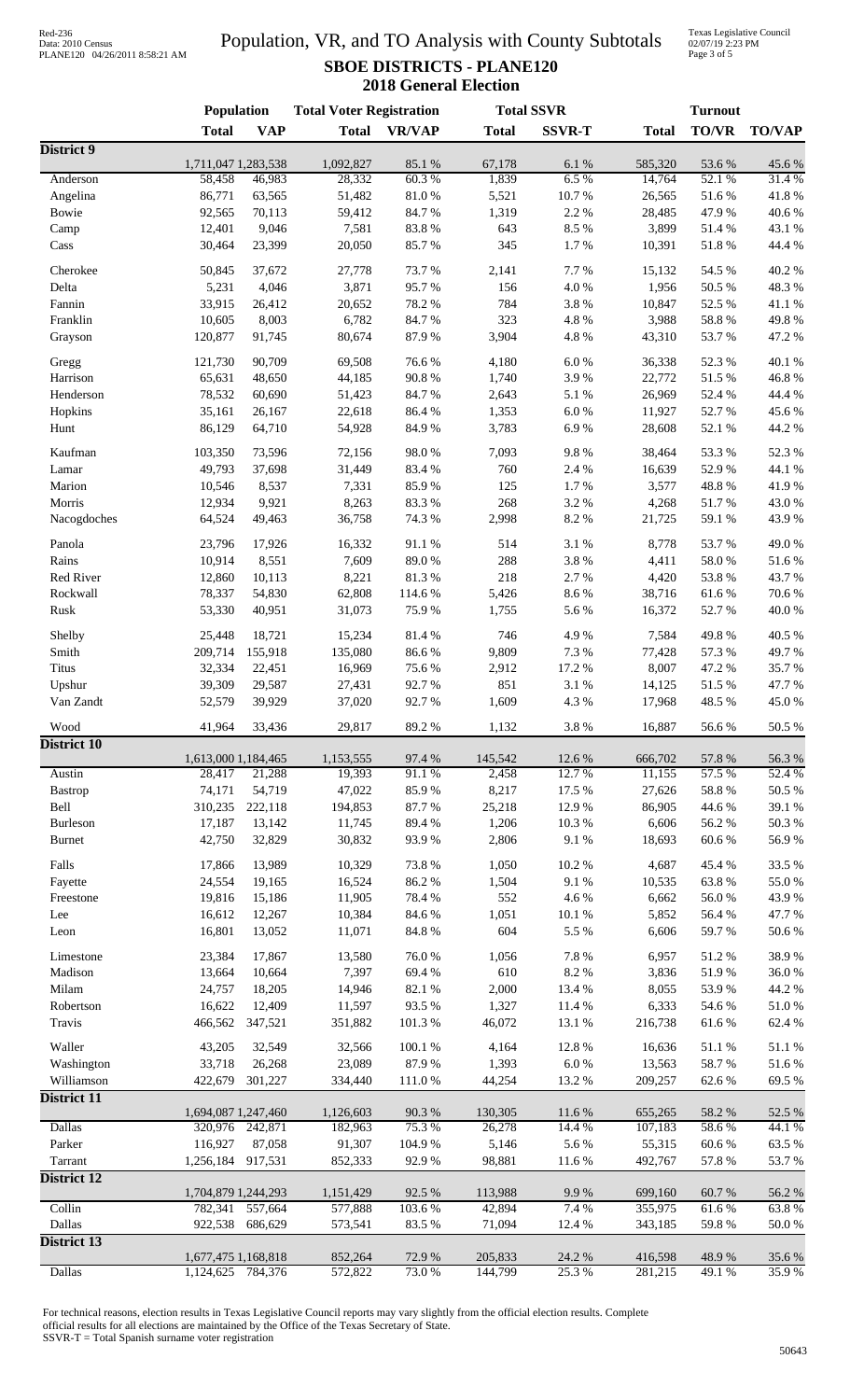# Data: 2010 Census PLANE120 04/26/2011 8:58:21 AM

### Population, VR, and TO Analysis with County Subtotals **SBOE DISTRICTS - PLANE120 2018 General Election**

Texas Legislative Council 02/07/19 2:23 PM Page 4 of 5

|                               | <b>Population</b>   |            | <b>Total Voter Registration</b> |               | <b>Total SSVR</b> |               | <b>Turnout</b> |              |               |
|-------------------------------|---------------------|------------|---------------------------------|---------------|-------------------|---------------|----------------|--------------|---------------|
|                               | <b>Total</b>        | <b>VAP</b> | <b>Total</b>                    | <b>VR/VAP</b> | <b>Total</b>      | <b>SSVR-T</b> | <b>Total</b>   | <b>TO/VR</b> | <b>TO/VAP</b> |
| District 13                   |                     |            |                                 |               |                   |               |                |              |               |
| Tarrant<br><b>District 14</b> | 552,850             | 384,442    | 279,442                         | 72.7 %        | 61,034            | 21.8 %        | 135,383        | 48.4%        | 35.2%         |
|                               | 1,681,755 1,235,788 |            | 1,163,055                       | 94.1 %        | 119,405           | 10.3%         | 651,009        | 56.0%        | 52.7%         |
| Bosque                        | 18,212              | 14,041     | 12,128                          | 86.4%         | 982               | 8.1%          | 7,244          | 59.7%        | 51.6%         |
| <b>Brown</b>                  | 38,106              | 28,985     | 23,193                          | $80.0\;\%$    | 2,823             | 12.2 %        | 12,356         | 53.3%        | 42.6%         |
| Comanche                      | 13,974              | 10,594     | 9,139                           | 86.3%         | 1,241             | 13.6 %        | 4,635          | 50.7%        | 43.8%         |
| Coryell                       | 75,388              | 54,383     | 38,461                          | 70.7%         | 3,843             | 10.0%         | 16,128         | 41.9%        | 29.7%         |
| Denton                        | 662,614             | 480,354    | 511,427                         | 106.5 %       | 47,458            | 9.3%          | 296,275        | 57.9%        | 61.7%         |
|                               |                     |            |                                 |               |                   |               |                |              |               |
| Eastland                      | 18,583              | 14,421     | 11,694                          | 81.1%         | 946               | 8.1 %         | 6,211          | 53.1 %       | 43.1 %        |
| Ellis                         | 149,610             | 106,295    | 108,050                         | 101.7%        | 15,021            | 13.9%         | 60,850         | 56.3%        | 57.2 %        |
| Erath                         | 37,890              | 29,442     | 22,261                          | 75.6%         | 2,112             | 9.5%          | 12,644         | 56.8%        | 42.9%         |
| Hamilton                      | 8,517               | 6,701      | 5,575                           | 83.2%         | 236               | 4.2%          | 3,342          | 59.9%        | 49.9%         |
| Hill                          | 35,089              | 26,569     | 22,595                          | 85.0%         | 2,101             | 9.3%          | 11,445         | 50.7%        | 43.1 %        |
|                               |                     |            |                                 |               |                   |               |                |              |               |
| Hood                          | 51,182              | 40,280     | 40,537                          | 100.6%        | 2,219             | 5.5 %         | 25,091         | 61.9%        | 62.3%         |
| Jack                          | 9,044               | 7,052      | 5,045                           | 71.5 %        | 273               | 5.4 %         | 2,819          | 55.9%        | 40.0%         |
| Johnson                       | 150,934             | 109,785    | 96,882                          | 88.2%         | 10,061            | 10.4 %        | 52,650         | 54.3 %       | 48.0%         |
| Lampasas                      | 19,677              | 14,801     | 13,992                          | 94.5 %        | 1,457             | 10.4 %        | 7,590          | 54.2 %       | 51.3%         |
| McLennan                      | 234,906             | 175,161    | 138,970                         | 79.3%         | 18,736            | 13.5 %        | 75,787         | 54.5 %       | 43.3%         |
|                               |                     |            |                                 |               |                   |               |                |              |               |
| Mills                         | 4,936               | 3,739      | 3,416                           | 91.4%         | 298               | 8.7%          | 2,017          | 59.0%        | 53.9%         |
| Navarro                       | 47,735              | 34,812     | 28,533                          | 82.0%         | 3,189             | 11.2%         | 14,453         | 50.7%        | 41.5 %        |
| Palo Pinto                    | 28,111              | 21,080     | 17,860                          | 84.7%         | 1,702             | 9.5%          | 9,484          | 53.1 %       | 45.0%         |
| Somervell                     | 8,490               | 6,244      | 6,233                           | 99.8%         | 545               | 8.7%          | 3,706          | 59.5 %       | 59.4 %        |
| Stephens                      | 9,630               | 7,325      | 5,543                           | 75.7%         | 677               | 12.2 %        | 2,970          | 53.6%        | 40.5 %        |
|                               |                     | 43,724     |                                 | 95.0%         | 3,485             | 8.4 %         | 23,312         | 56.1 %       | 53.3%         |
| Wise                          | 59,127              |            | 41,521                          |               |                   |               |                |              |               |
| <b>District 15</b>            | 1,677,092 1,250,145 |            | 996,618                         | 79.7 %        | 213,203           | 21.4%         | 497,775        | 49.9%        | 39.8%         |
| Andrews                       | 14,786              | 10,474     | 9,572                           | 91.4%         | 3,716             | 38.8%         | 4,131          | 43.2 %       | 39.4 %        |
|                               |                     |            |                                 |               |                   |               |                |              |               |
| Archer                        | 9,054               | 6,869      | 6,259                           | 91.1%         | 211               | 3.4 %         | 3,646          | 58.3%        | 53.1 %        |
| Armstrong                     | 1,901               | 1,478      | 1,414                           | 95.7%         | 53                | 3.7%          | 903            | 63.9%        | 61.1%         |
| <b>Bailey</b>                 | 7,165               | 4,949      | 3,689                           | 74.5 %        | 1,602             | 43.4 %        | 1,614          | 43.8%        | 32.6%         |
| <b>Baylor</b>                 | 3,726               | 2,958      | 2,353                           | 79.5 %        | 176               | 7.5 %         | 1,243          | 52.8 %       | 42.0%         |
| Borden                        | 641                 | 503        | 486                             | 96.6%         | 35                | 7.2 %         | 347            | 71.4 %       | 69.0%         |
| <b>Briscoe</b>                | 1,637               | 1,275      | 1,072                           | 84.1 %        | 171               | 16.0%         | 632            | 59.0%        | 49.6%         |
|                               |                     |            |                                 |               |                   |               |                |              |               |
| Callahan                      | 13,544              | 10,319     | 9,261                           | 89.7%         | 496               | 5.4 %         | 5,063          | 54.7%        | 49.1 %        |
| Carson                        | 6,182               | 4,595      | 4,224                           | 91.9%         | 244               | 5.8 %         | 2,466          | 58.4%        | 53.7%         |
| Castro                        | 8,062               | 5,539      | 3,814                           | 68.9%         | 1,788             | 46.9%         | 1,666          | 43.7%        | 30.1 %        |
| Childress                     | 7,041               | 5,533      | 3,532                           | 63.8%         | 518               | 14.7%         | 1,771          | 50.1 %       | 32.0%         |
| Clay                          | 10,752              | 8,310      | 7,620                           | 91.7%         | 216               | 2.8 %         | 4,295          | 56.4 %       | 51.7%         |
| Cochran                       | 3,127               | 2,209      | 1,740                           | 78.8 %        | 758               | 43.6%         | 690            | 39.7%        | 31.2%         |
|                               |                     |            |                                 |               | 279               |               |                |              |               |
| Coke                          | 3,320               | 2,621      | 2,275                           | 86.8 %        |                   | 12.3 %        | 1,370          | 60.2%        | 52.3 %        |
| Coleman                       | 8,895               | 6,916      | 5,863                           | 84.8 %        | 580               | 9.9%          | 3,135          | 53.5 %       | 45.3%         |
| Collingsworth                 | 3,057               | 2,212      | 1,895                           | 85.7%         | 339               | 17.9%         | 948            | 50.0%        | 42.9%         |
| Cooke                         | 38,437              | 28,606     | 25,588                          | 89.4%         | 1,621             | 6.3%          | 14,574         | 57.0 %       | 50.9%         |
| Cottle                        | 1,505               | 1,155      | 1,056                           | 91.4%         | 165               | 15.6%         | 571            | 54.1 %       | 49.4%         |
| Crosby                        | 6,059               | 4,312      | 3,513                           | 81.5%         | 1,568             | 44.6 %        | 1,444          | 41.1 %       | 33.5 %        |
| Dallam                        | 6,703               | 4,700      | 3,015                           | 64.1 %        | 818               | 27.1 %        | 1,127          | 37.4 %       | $24.0\;\%$    |
|                               |                     |            |                                 |               |                   |               |                |              |               |
| Dawson                        | 13,833              | 10,411     | 7,155                           | 68.7%         | 3,527             | 49.3%         | 3,020          | 42.2 %       | 29.0%         |
| Deaf Smith                    | 19,372              | 13,131     | 8,813                           | 67.1 %        | 4,806             | 54.5 %        | 3,816          | 43.3 %       | 29.1 %        |
| Dickens                       | 2,444               | 1,952      | 1,284                           | 65.8 %        | 227               | 17.7 %        | 762            | 59.3%        | 39.0%         |
| Donley                        | 3,677               | 2,919      | 2,220                           | 76.1 %        | 101               | 4.5 %         | 1,286          | 57.9%        | 44.1 %        |
| Fisher                        | 3,974               | 3,076      | 2,692                           | 87.5 %        | 524               | 19.5 %        | 1,494          | 55.5 %       | 48.6 %        |
|                               |                     |            |                                 |               |                   |               |                |              |               |
| Floyd                         | 6,446               | 4,584      | 3,935                           | 85.8%         | 1,751             | 44.5 %        | 1,882          | 47.8%        | 41.1 %        |
| Foard                         | 1,336               | 1,058      | 908                             | 85.8%         | $107\,$           | $11.8~\%$     | 447            | 49.2%        | 42.2%         |
| Gaines                        | 17,526              | 11,420     | 8,863                           | 77.6%         | 2,910             | 32.8 %        | 3,852          | 43.5 %       | 33.7%         |
| Garza                         | 6,461               | 5,185      | 2,697                           | 52.0 %        | 768               | 28.5 %        | 1,289          | 47.8%        | 24.9%         |
| Gray                          | 22,535              | 16,964     | 12,408                          | 73.1 %        | 1,505             | 12.1 %        | 6,009          | 48.4%        | 35.4 %        |
|                               |                     |            |                                 |               |                   |               |                |              |               |
| Hale                          | 36,273              | 25,839     | 19,084                          | 73.9%         | 8,882             | 46.5 %        | 7,471          | 39.1 %       | 28.9%         |
| Hall                          | 3,353               | 2,486      | 1,986                           | 79.9%         | 409               | 20.6 %        | 979            | 49.3%        | 39.4%         |
| Hansford                      | 5,613               | 3,910      | 3,033                           | 77.6 %        | 713               | 23.5 %        | 1,714          | 56.5 %       | 43.8%         |
| Hardeman                      | 4,139               | 3,120      | 2,446                           | 78.4%         | 297               | 12.1 %        | 1,169          | 47.8%        | 37.5 %        |
| Hartley                       | 6,062               | 4,693      | 2,835                           | 60.4 %        | $277\,$           | $9.8\ \%$     | 1,611          | 56.8%        | 34.3 %        |
|                               |                     |            |                                 |               |                   |               |                |              |               |
| Haskell                       | 5,899               | 4,671      | 3,306                           | 70.8 %        | 584               | 17.7 %        | 1,679          | 50.8 %       | 35.9%         |
| Hemphill                      | 3,807               | 2,691      | 2,284                           | 84.9 %        | 315               | 13.8 %        | 1,376          | 60.2 %       | 51.1%         |